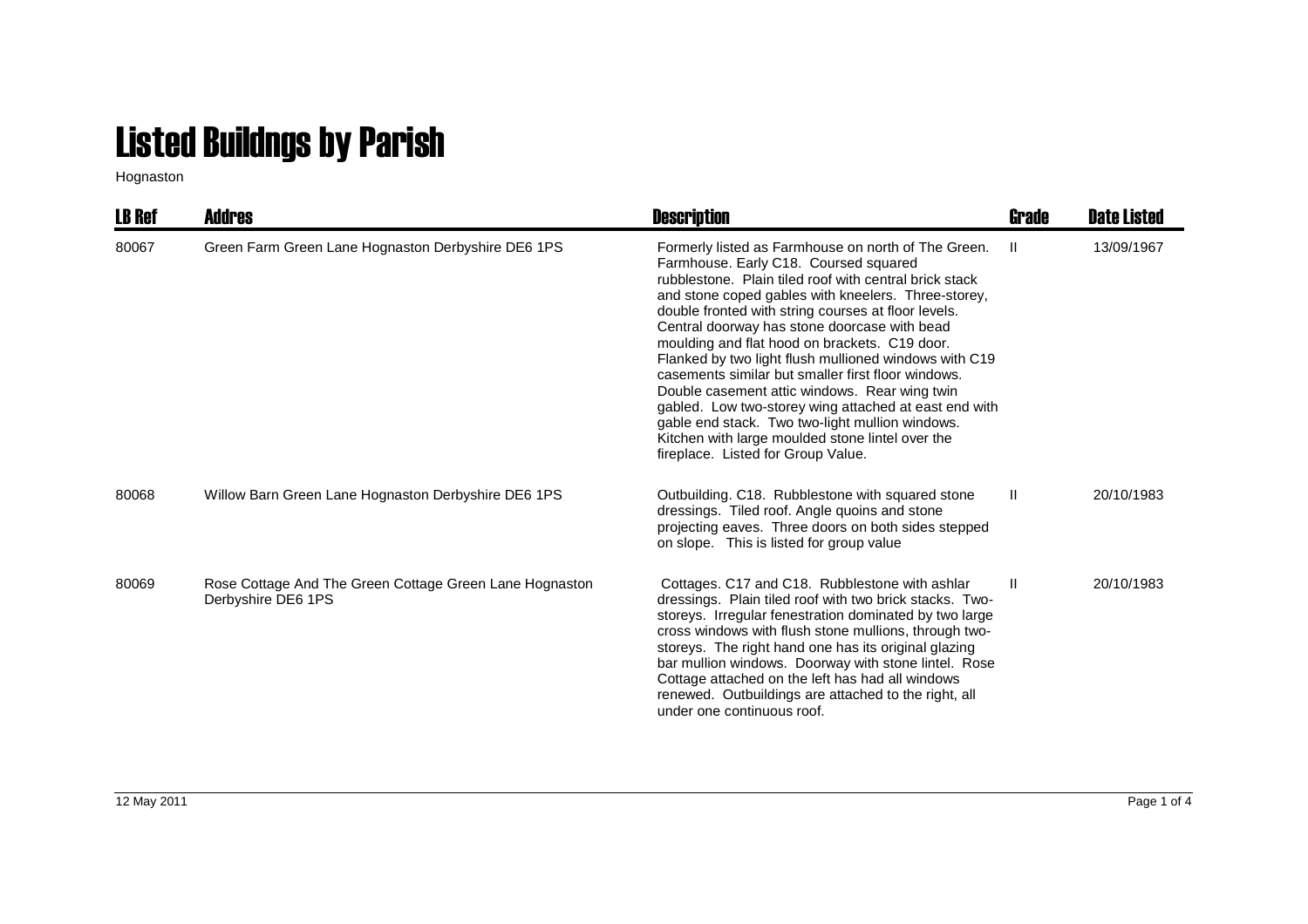| <b>LB Ref</b> | <b>Addres</b>                                          | <b>Description</b>                                                                                                                                                                                                                                                                                                                                                                                                                                                                                                                                                                                                                                                                                                                                                                                                                                                                                                                                                                                                                                                                                                                      | <b>Grade</b>  | <b>Date Listed</b> |
|---------------|--------------------------------------------------------|-----------------------------------------------------------------------------------------------------------------------------------------------------------------------------------------------------------------------------------------------------------------------------------------------------------------------------------------------------------------------------------------------------------------------------------------------------------------------------------------------------------------------------------------------------------------------------------------------------------------------------------------------------------------------------------------------------------------------------------------------------------------------------------------------------------------------------------------------------------------------------------------------------------------------------------------------------------------------------------------------------------------------------------------------------------------------------------------------------------------------------------------|---------------|--------------------|
| 80070         | St Bartholomews Church Green Lane Hognaston Derbyshire | Church. 1879-81 by F J Robinson incorporating earlier<br>parts and C13 west tower. Tower of coursed gritstone,<br>nave and chancel of limestone ashlar. West tower,<br>nave and chancel each with north aisle, and massive<br>west buttress. The buttress is contemporary with the<br>slightly later second stage with small lancets. Perp<br>top with flat headed 2-light mullioned windows,<br>battlements and C19 pinnacles. The 1879-81 work is<br>in the EE style with plate tracery and lancets. C12<br>south doorway with one order of colonnettes, chevron<br>moulding over the arch and a tympanum with<br>surprisingly crude incised pictures. Three bay nave<br>north arcade and two bay chancel north arcade, with<br>foliage capitals. C13 tower arch, three-stepped on the<br>simplest imposts. C14 chancel arch with C19<br>responds. C12 tub-shaped font with short stumpy<br>arcades on C19 base. Good interior features of c1881<br>include the pulpit with blue John bosses, marble<br>reredos, tiled chancel floor and brass altar rails,<br>lectern and candle holders on choir stalls. Listed for<br>Group Value. | <b>IISTAR</b> | 13/09/1967         |
| 80071         | Church Farm Main Street Hognaston Derbyshire DE6 1PR   | Formerly listed as house south of church Farmhouse. II<br>Early C18. Coursed rubble gritstone with ashlar<br>dressings. Tiled roof with stone coped gables,<br>kneelers and brick gable end stacks. Moulded eaves<br>cornice and flush ashlar quoins. Three-storeys,<br>double fronted, later wing at the rear. Central doorway<br>with moulded stone surround and segmental<br>pediment. Half glazed C19 door with leaded lights,<br>flanked by 2-light flush stone mullion windows with<br>modern casements. Similar but slightly smaller<br>windows above and above again. Above the doorway<br>a staircase window through two floors.                                                                                                                                                                                                                                                                                                                                                                                                                                                                                               |               | 13/09/1967         |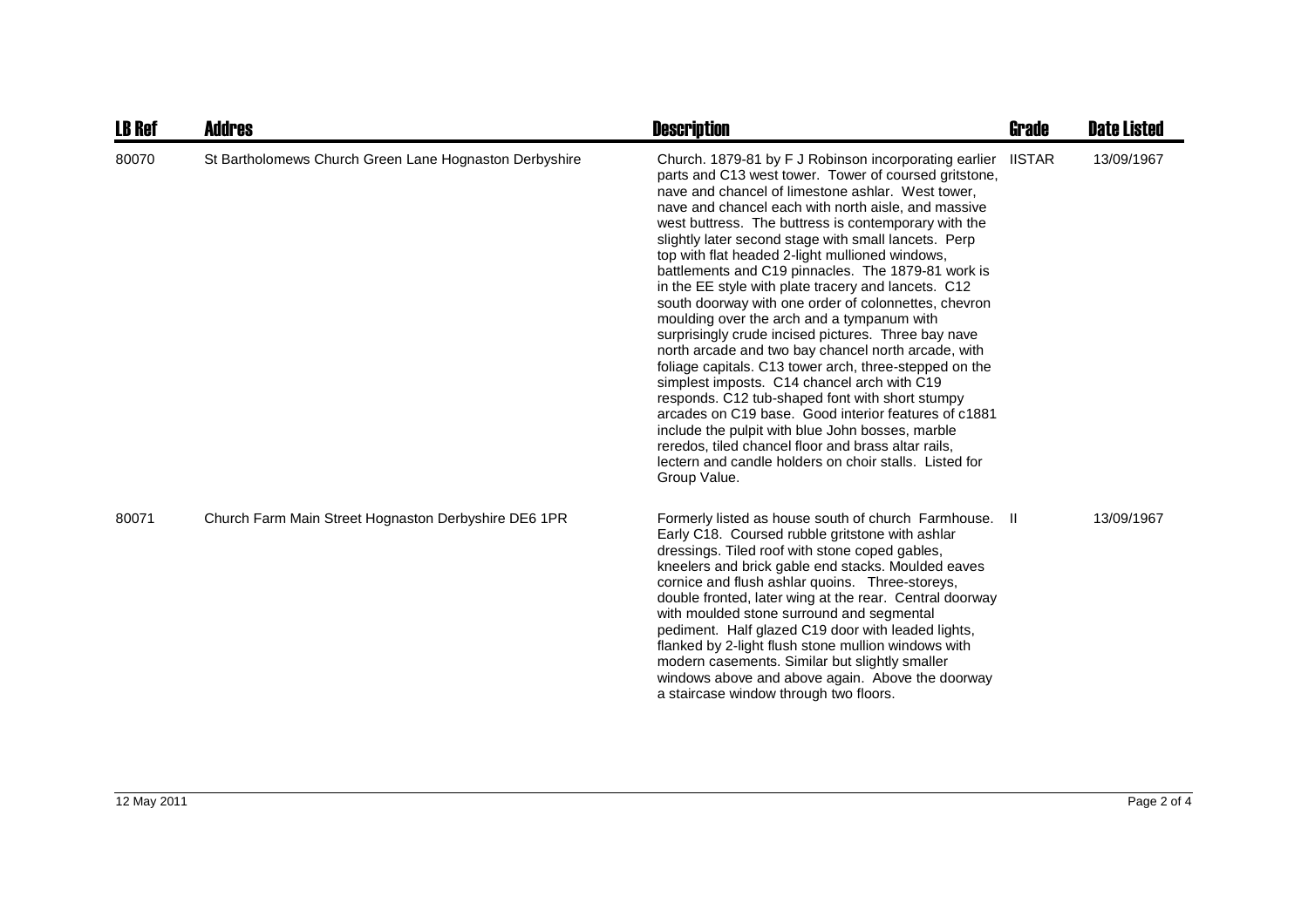| <b>LB Ref</b> | <b>Addres</b>                                       | <b>Description</b>                                                                                                                                                                                                                                                                                                                                                                                                                                                                                                                                                                                                                                                                                                                                                                                                                                                                                                                                                                                                                                                                                                                          | Grade | <b>Date Listed</b> |
|---------------|-----------------------------------------------------|---------------------------------------------------------------------------------------------------------------------------------------------------------------------------------------------------------------------------------------------------------------------------------------------------------------------------------------------------------------------------------------------------------------------------------------------------------------------------------------------------------------------------------------------------------------------------------------------------------------------------------------------------------------------------------------------------------------------------------------------------------------------------------------------------------------------------------------------------------------------------------------------------------------------------------------------------------------------------------------------------------------------------------------------------------------------------------------------------------------------------------------------|-------|--------------------|
| 80072         | Knowl House Green Lane Hognaston Derbyshire DE6 1PR | Farmhouse. C17 and later. Coursed rubble gritstone<br>with ashlar dressings. Tiled roof and brick ridge stack.<br>Double fronted house with attached former<br>outbuildings under one roof to north-west. Two-<br>storeys. C19 brick wing at rear. The C17 house has a<br>central doorway with stone quoins, lintel dated 1694<br>and dripstone. Flanked by 2-light flush stone mullion<br>windows. Two similar windows above. Flush stone<br>quoins. Outbuildings with irregular fenestration<br>including one C17 2-light chamfered mullion window.<br>Another C17 2-light chamfered mullion window with<br>dripmould in the south gable.                                                                                                                                                                                                                                                                                                                                                                                                                                                                                                 | Ш     | 20/10/1983         |
| 80073         | Old Hall Main Street Hognaston Derbyshire DE6 1PR   | Formerly listed as farmhouse south of Item<br>2B<br>House. 1611. Coursed gritstone and<br>ashlar. Stone coped gables with kneelers and ball<br>finials. Good mid C19 patterned tiled roof and central<br>brick stacks (four grouped together). T-plan, two-<br>storeys. The south front has central doorway with<br>chamfered stone surround and dripmould flanked on<br>either side by c1960 3-light flush stone mullion<br>windows. First floor with two similar 3-light windows<br>and single rectangular light above the doorway. East<br>gable end with moulded stone window surround with<br>dripmould on ground and first floor, each now with<br>wooden casements. Blocked single light window in<br>the gable. West gable end with one C17 3-light<br>chamfered stone mullion window with dripmould. Rear<br>wall at west end of main range with 2-light, formerly<br>mullioned, window above with similar window below,<br>with dripmoulds. West front of north wing has stone<br>doorcase with chamfered surround and dripstone,<br>single light above. Two former 3-light windows, one<br>on each floor, with mullions removed. | H.    | 13/09/1967         |